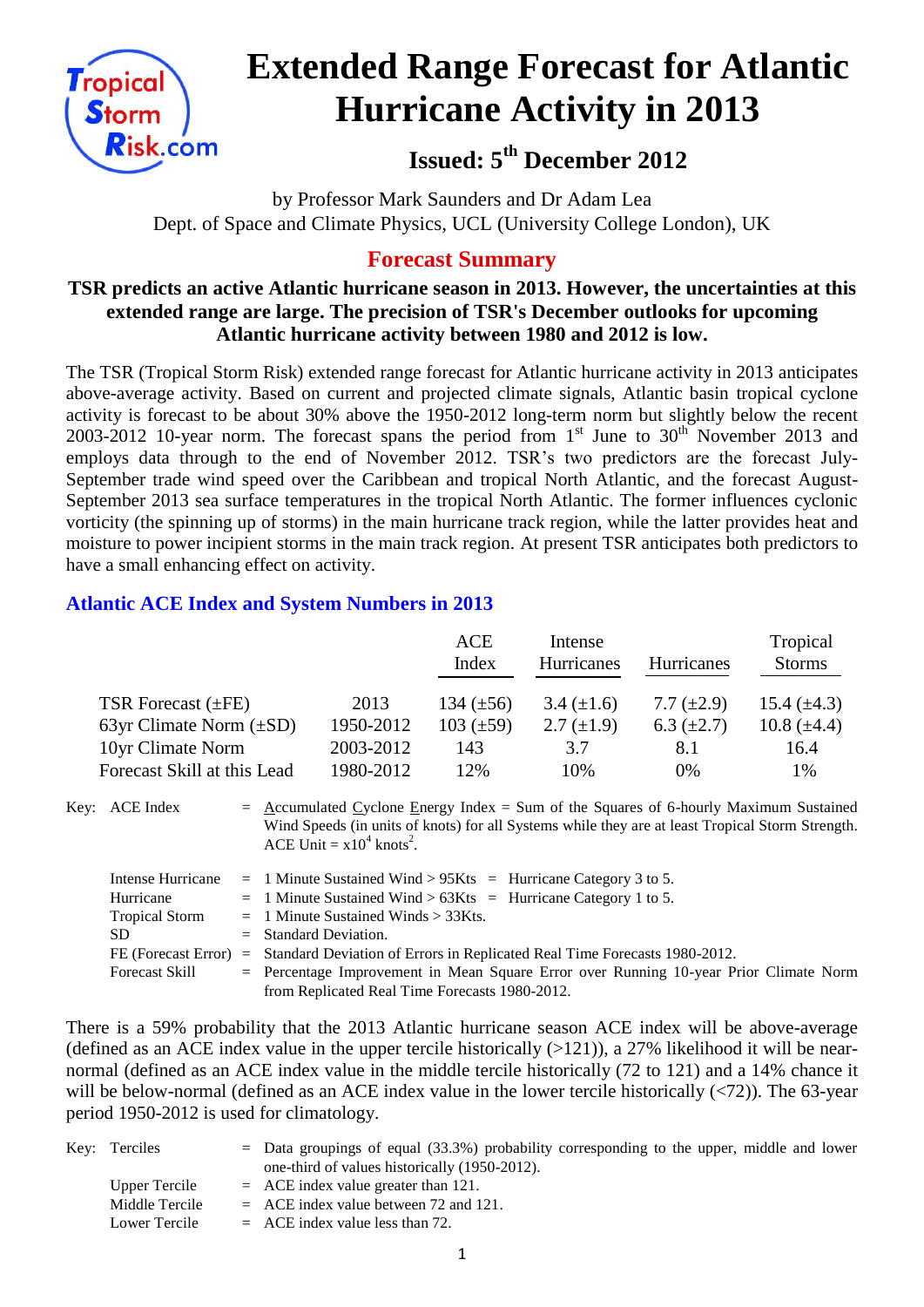### **USA Landfalling ACE Index and Numbers in 2013**

|                              |           | ACE               |                   | Tropical        |
|------------------------------|-----------|-------------------|-------------------|-----------------|
|                              |           | Index             | Hurricanes        | <b>Storms</b>   |
| TSR Forecast $(\pm FE)$      | 2013      | $3.2 \ (\pm 2.1)$ | $2.0 \ (\pm 1.5)$ | 4.5 $(\pm 2.2)$ |
| 62yr Climate Norm $(\pm SD)$ | 1950-2012 | 2.4 $(\pm 2.2)$   | 1.4 $(\pm 1.3)$   | 3.1 $(\pm 2.0)$ |
| 10yr Climate Norm            | 2003-2012 | 2.9               | 1.7               | 3.9             |
| Forecast Skill at this Lead  | 1980-2012 | 4%                | 4%                | 5%              |
|                              |           |                   |                   |                 |

| Key: ACE Index           | $=\Delta$ ccumulated Cyclone Energy Index = Sum of the Squares of hourly Maximum  |
|--------------------------|-----------------------------------------------------------------------------------|
|                          | Sustained Wind Speeds (in units of knots) for all Systems while they are at least |
|                          | Tropical Storm Strength and over the USA Mainland (reduced by a factor of 6).     |
|                          | ACE Unit = $x10^4$ knots <sup>2</sup> .                                           |
| Landfall Strike Category | $=$ Maximum 1 minute sustained wind of storm directly striking land.              |
| USA Mainland             | $=$ Brownsville (Texas) to Maine                                                  |

USA landfalling intense hurricanes are not forecast since we have no skill at any lead.

There is a 63% probability that in 2013 the USA landfalling ACE index will be above average (defined as a USA ACE index value in the upper tercile historically (>2.55)), a 21% likelihood it will be near-normal (defined as a USA ACE index value in the middle tercile historically (1.15 to 2.55)) and only a 16% chance it will be below-normal (defined as a USA ACE index value in the lower tercile historically (<1.15)). The 63-year period 1950-2012 is used for climatology.

### **Key Predictors for 2013**

The key factors behind the TSR forecast for a slightly above-average hurricane season in 2013 are the anticipated small enhancing effects of the July-September 2013 forecast trade wind at 925mb height over the Caribbean Sea and tropical North Atlantic region  $(7.5^{\circ}N - 17.5^{\circ}N, 45^{\circ}W - 85^{\circ}W)$ , and of the August-September 2013 forecast sea surface temperature for the Atlantic MDR  $(10^{\circ}N - 20^{\circ}N, 20^{\circ}W - 60^{\circ}W)$ . The current forecasts for these predictors are  $0.36\pm0.82$  ms<sup>-1</sup> weaker than normal (1980-2012) climatology) and  $0.27 \pm 0.28^{\circ}$ C warmer than normal (1980-2012 climatology). The July-September 2013 trade wind prediction is based on an expectation of weak negative ENSO conditions in August-September 2013 as forecast by an in-house multi-ensemble extension of the Knaff and Landsea (1997) ENSO-CLIPER model (Lloyd-Hughes et al, 2004). The forecast skills for these predictors at this lead are 27% and 33% respectively. However, it should be stressed there are large forecast uncertainties in both these predictors at this extended lead.

### **The Precision of Seasonal Hurricane Forecasts**

The figure on the next page displays the seasonal forecast skill as a function of lead time for predicting the number of North Atlantic hurricanes. Skill is displayed for the most recent 10-year period 2003-2012 and is shown for three forecast centres: TSR, NOAA (National Oceanic and Atmospheric Administration) and CSU (Colorado State University).

Forecast precision is assessed using the Mean Square Skill Score (MSSS) which is the percentage improvement in mean square error over a climatology forecast. Positive skill indicates that the model performs better than climatology, while a negative skill indicates that it performs worse than climatology. Two different climatologies are used: a fixed 50-year (1950-1999) climatology and a running prior 10 year climate norm.

It should be noted that NOAA does not issue seasonal hurricane outlooks before late May and that CSU stopped providing quantitative extended-range hurricane outlooks from the prior December in 2011. It is clear from the figure that there is little skill in forecasting the upcoming number of hurricanes from the previous December. Skill climbs slowly as the hurricane season approaches with moderate-to-good skill levels being achieved from early August.